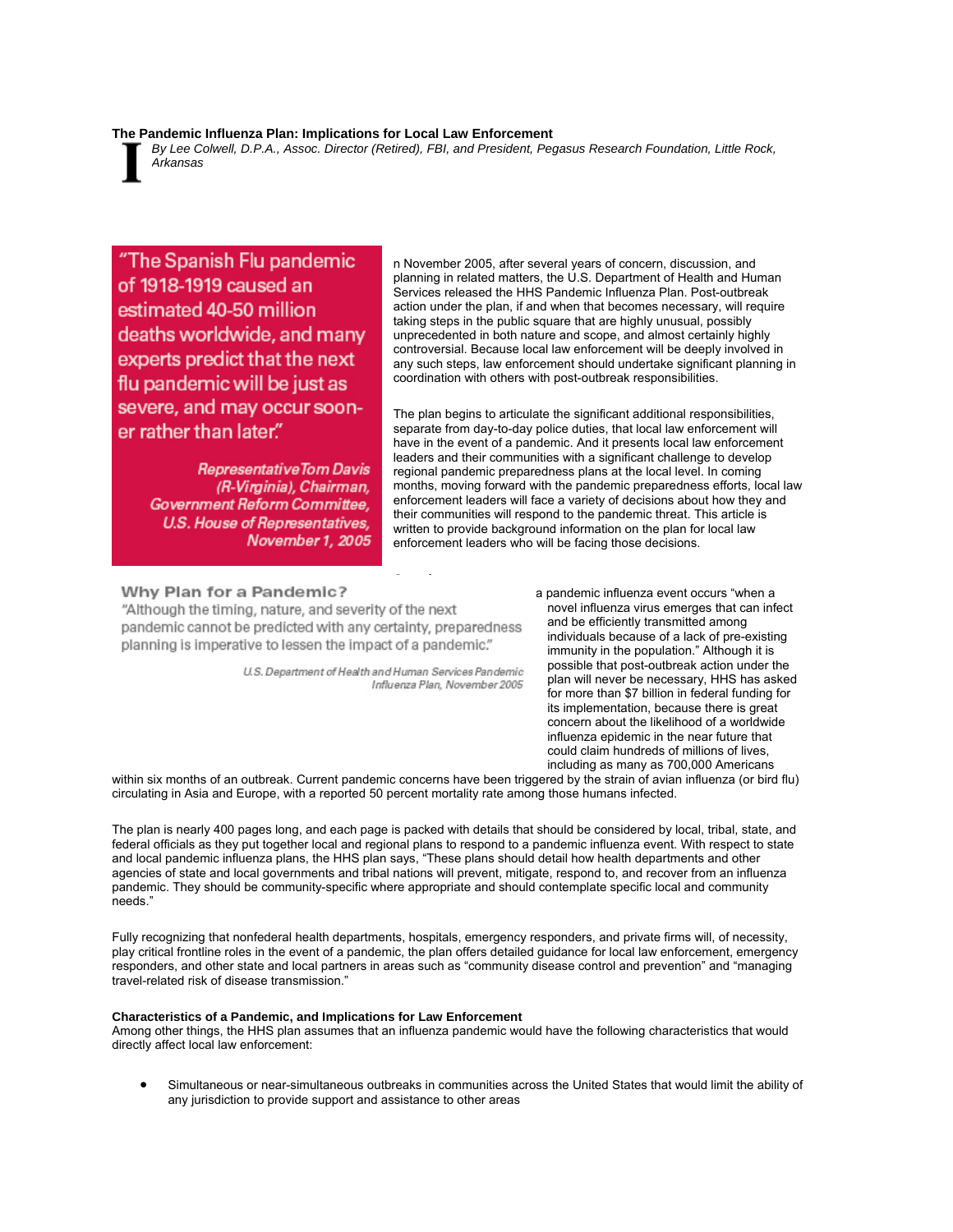- Delays and shortages in the availability of vaccines and antiviral drugs
- Potential disruption of national and community infrastructures including transportation, commerce, utilities, and public safety due to widespread illness and death among workers and their families and concern about ongoing exposure to the virus

A key principle of the plan is that preparedness will require coordination among federal, state, tribal, and local government and partners in the private sector, including significant requirements for coordination with local law enforcement. Although the plan recognizes that law enforcement will also have key roles in other aspects of a pandemic, the plan especially focuses on the need for local law enforcement to be prepared to help control diseases at the community level and manage the risk of disease transmission through enforcement of travel restrictions.

#### **Law Enforcement Role in Community Disease Control**

Prior to a pandemic event, the plan urges that local leaders prepare their communities for implementation of pandemic influenza containment measures that may be called into play during a pandemic. Community disease control measures range from individual containment measures to community-based containment measures.

At the individual level, law enforcement personnel may be called upon to contain the spread of infection by enforcing the isolation of individual patients and by managing individuals who may have come into contact with sources of infection. These steps may be carried out by enforced isolation at health care facilities, individual homes, or alternative facilities. The plan urges local law enforcement leaders to prepare to provide guards and other personnel necessary to isolate patients with a highly infectious disease, and persons who have come in contact with them, at multiple facilities in their communities.

At the community level, the plan describes containment measures involving local law enforcement which range from voluntary snow days to the closure of office buildings, shopping malls, schools, and public transportation to widespread community quarantine (or cordon sanitaire, as it is known). In the voluntary snow day scenario, when the public is asked to stay at home rather than go about their normal daily business, law enforcement leaders will need to communicate staffing decisions about nonessential personnel who should honor the snow day declaration. If public facilities and public transportation are closed, local law enforcement will doubtless also be called upon to enforce facility and transportation closure orders and to provide essential transport for supplies, patients, and public health personnel. And, if a community quarantine is ordered, local law enforcement agencies will further be called upon to legally enforce the order, in coordination with involved public health officials and personnel in neighboring jurisdictions.

# **Law Enforcement Role in Managing Travel-Related Risks of Disease Transmission**

In the event of a pandemic, law enforcement will be involved with managing all types of travel, but local law enforcement will have particular responsibility for managing the risk of disease related to travel in the United States. The plan urges that travelrestriction planning in preparation for a pandemic engage a broad range of health and community leaders, including public health and hospital personnel, local law enforcement, firefighters, political leaders, and representatives of airports, seaports, transportation service providers, and others.

The plan identifies a number of additional travel restriction-related activities that local law enforcement personnel will need to be prepared to carry out, once a pandemic event has commenced. They include the following:

- Meeting and transporting ill or possibly infected passengers and animals at airports and seaports
- Notifying the public and neighboring jurisdictions of official closures and enforcing those closures
- Addressing and coordinating multi-jurisdictional issues involved in official closures
- Establishing legal authority and protocols for restricting departure and entry and use of mass transit systems, bus and train routes, and streets and highways

## **Observations and Conclusions**

It is clear, even from this brief discussion, that a pandemic event would require a number of complex decisions to be made by local law enforcement leaders and trigger a number of complex problems for law enforcement leaders and personnel. The plan triggers a number of questions and issues for local law enforcement:

- What is the chain of command, and who will make decisions, during a pandemic event?
- What legal authority is there for the actions to be taken by law enforcement?
- What orders will be lawful or unlawful in such circumstances?
- What vaccines and antiviral and other medications will local law enforcement personnel (and their families) be offered, and how can leaders assure their personnel that the offered vaccines and medication are safe and effective?
- What problems will local law enforcement leaders face if vaccines and medication are not provided to law enforcement personnel and their families?
- How can law enforcement leaders assure their personnel that it is safe to carry out their sworn duties requiring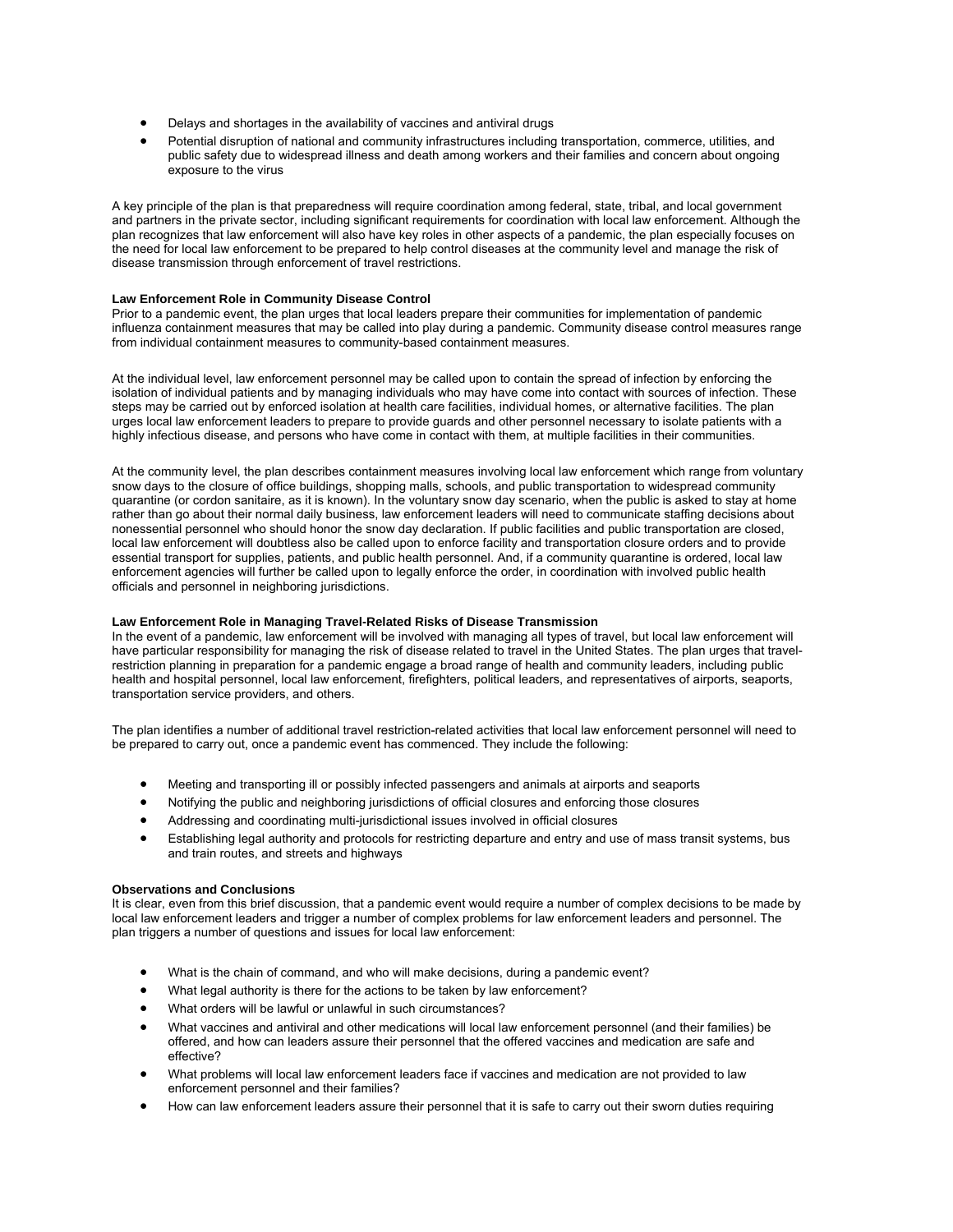close contact with highly infectious persons?

- How will local law enforcement securely communicate with public health partners, their own agency personnel, and personnel in neighboring jurisdictions?
- What will local law enforcement leaders communicate to the media and the public regarding the law enforcement actions taken in the face of a pandemic event? How will rumors inside agencies and in public circulation be countered?
- What level of force will law enforcement use to enforce an individual containment or community-wide quarantine measure?
- What steps should law enforcement leaders take to maintain control and authority without overstepping roles and overstating or understating risks?
- What lessons have been learned from recent experiences with Hurricanes Katrina and Rita and the 2003 SARS outbreak, especially travel-related containment measures imposed in Toronto?
- How will law enforcement carry out their traditional duties while also carrying out these significant additional responsibilities, and where will the financial and personnel resources required to carry out these additional responsibilities come from?
- How will local law enforcement leaders and their counterparts in hospitals, public health, transportation sectors, local government, and local and state political leaders, not only in their own jurisdictions but in neighboring jurisdictions, come together to make meaningful plans as urged in the HHS plan?

# **Coordination with Emergency Responders**

"Robust preparedness for the next pandemic requires coordination with state and local emergency responders. HHS encourages all levels of government to use this plan and begin refining their own."

> U.S. Department of Health and Human Services Pandemic Influenza Plan, November 2005

On this last and most important issue, the HHS request for funding includes \$100 million "to help states complete and exercise their pandemic plans before a pandemic strikes." Based on previous efforts at statedirected planning of community-level and local agency-level activities, it is not at all clear that leaders of communities and local agencies will have the tools or resources sufficient to catalyze local-level planning for an uncertain new threat. Although much of the planning for a pandemic needs to be carried out by state public health departments, certainly much of the planning

also needs to take place at the local level, between and among local level emergency responders and others in their communities.

The plan makes it clear that it does not provide answers to these or many other questions, and that, as one size does not fit all, each community must develop its own plan. Recent events show the peril faced by communities when federal, state, and local agencies and their leaders are unable to work as a seamless force fully prepared to respond to the threat at hand. Because local law enforcement will play such a key role in the event of a pandemic, forward-looking local law enforcement leaders will take steps to prepare their agencies and their communities to respond to the possibly devastating effects of a pandemic event. ■